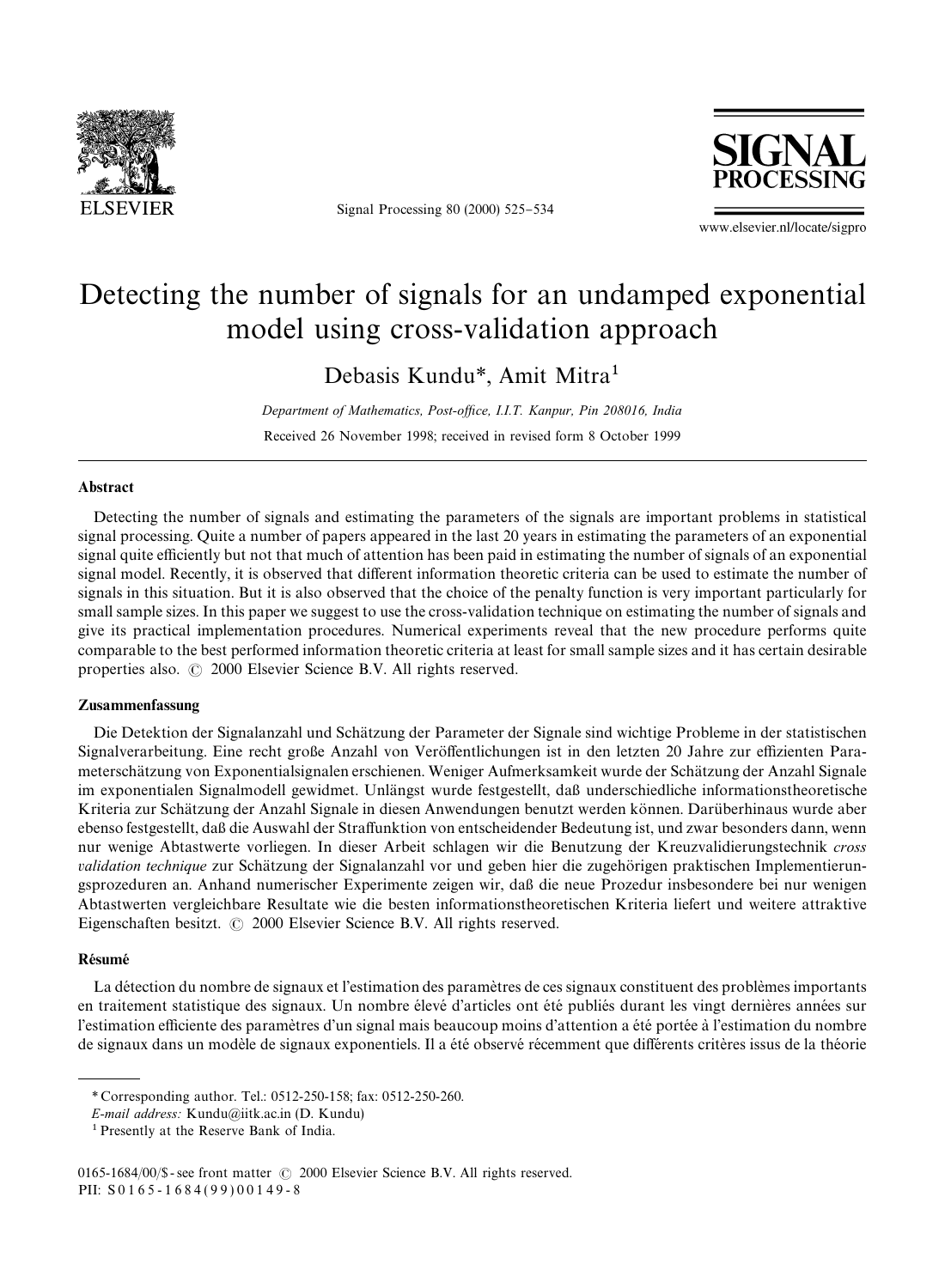de l'information peuvent être utilisés pour estimer le nombre de signaux dans le contexte mentionné. Mais il a été également observé que le choix de la fonction de coût est crucial, tout particulièrement pour de petites tailles de données. Nous suggérons dans cet article l'utilisation de la technique de validation croisée pour estimer le nombre de signaux et décrivons son implantation pratique. Des expériences numériques révèlent que cette procédure nouvelle a des performances tout à fait comparables à celles des meilleurs critères issus de la théorie de l'information, tout du moins our de petites tailles de données, et qu'elle présente également un certains nombre de propriétés souhaitables.  $\odot$  2000 Elsevier Science B.V. All rights reserved.

*Keywords:* Exponential signals; Consistent estimates; Information theoretic criteria; Penalty function

#### 1. Introduction

Estimation of number, amplitude and frequency of complex sinusoids in a signal is very important. The model can be expressed in the following way. Let  $\{y_1, \ldots, y_n\}$  be a sample of size *n*, where  $y_k$  can be written as

$$
y_k = \sum_{j=1}^{M} A_j e^{i\omega_j k} + e_k \quad \text{for } k = 1, ..., n.
$$
 (1)

The amplitudes,  $A'_j$ s, are unknown complex numbers and the frequencies,  $\omega_j$ 's, are unknown radian frequencies, between 0 to  $2\pi$ . The additive errors,  $e'_k$ s, are complex valued Gaussian random variables and they are independent and identically distributed (i.i.d.) with zero means. The real and imaginary parts of  $e'_k s$  are assumed to be independent. The number of signals, *M*, is unknown. The problem is to estimate  $M$ ,  $A_1$ ,  $\ldots$ ,  $A_M$ , and  $\omega_1$ ,  $\ldots$ ,  $\omega_M$ .

In the last 20 years several iterative and noniterative procedures were developed to estimate the parameters of an exponential model very efficiently, but not that much of attention has been paid on estimating the number of signals. See, for example [20] for an extensive list of references up to that point and see [11,12] for some of the recent references. In this paper we mainly concentrate on estimating *M*. Tufts and Kumaresan [24] also proposed some graphical techniques to estimate *M*, which is very subjective in nature. Some of the other techniques for example [4,14] can be used, but they also depend on the subjective choice of the individual and therefore the practical implementation becomes difficult.

Rao [15] proposed the information theoretic criteria (ITC) following the approach of Zhao et al., [26] on estimating the number of signals for an undamped exponential model (1). He did not provide any numerical results regarding the performances of his procedure. It is observed [8] that Rao's suggestion may not be implemented very easily in practice. A practical implementation procedure was suggested by [8]. It is also observed that different ITC depend very much on the penalty function used. Some suggestions about the penalty function were given in [8] based on the extensive computer simulations. It is not very difficult to show (as it is correctly mentioned by Rao  $\lceil 15 \rceil$ ) that the ITC proposed by him will give consistent estimates of *M*, in the case of an undamped exponential model (1). Bai et al. [3] also proposed a method known as the equivariance linear prediction (EVLP) method on estimating *M* for an undamped exponential model and proved the strong consistency of the EVLP when the errors are not necessarily Gaussian. But extensive numerical simulations [8] suggest that the EVLP does not work well for small sample sizes even when the errors are Gaussian.

In this paper we estimate *M*, through crossvalidation (CV) approach which usually performs well for small and moderate sample sizes. Rao [15] first mentioned that the CV technique can be used on estimating *M* for model (1). He provided certain CV scheme for practical implementation. However, he did not provide any numerical results regarding the performances of his proposed CV procedure. It is observed that Rao's CV approach for model (1) is not very easy to implement in practice as it was suggested. We propose a new simple CV procedure for an undamped exponential model using missing value technique discussed in Section 3. We perform detailed numerical experiments to compare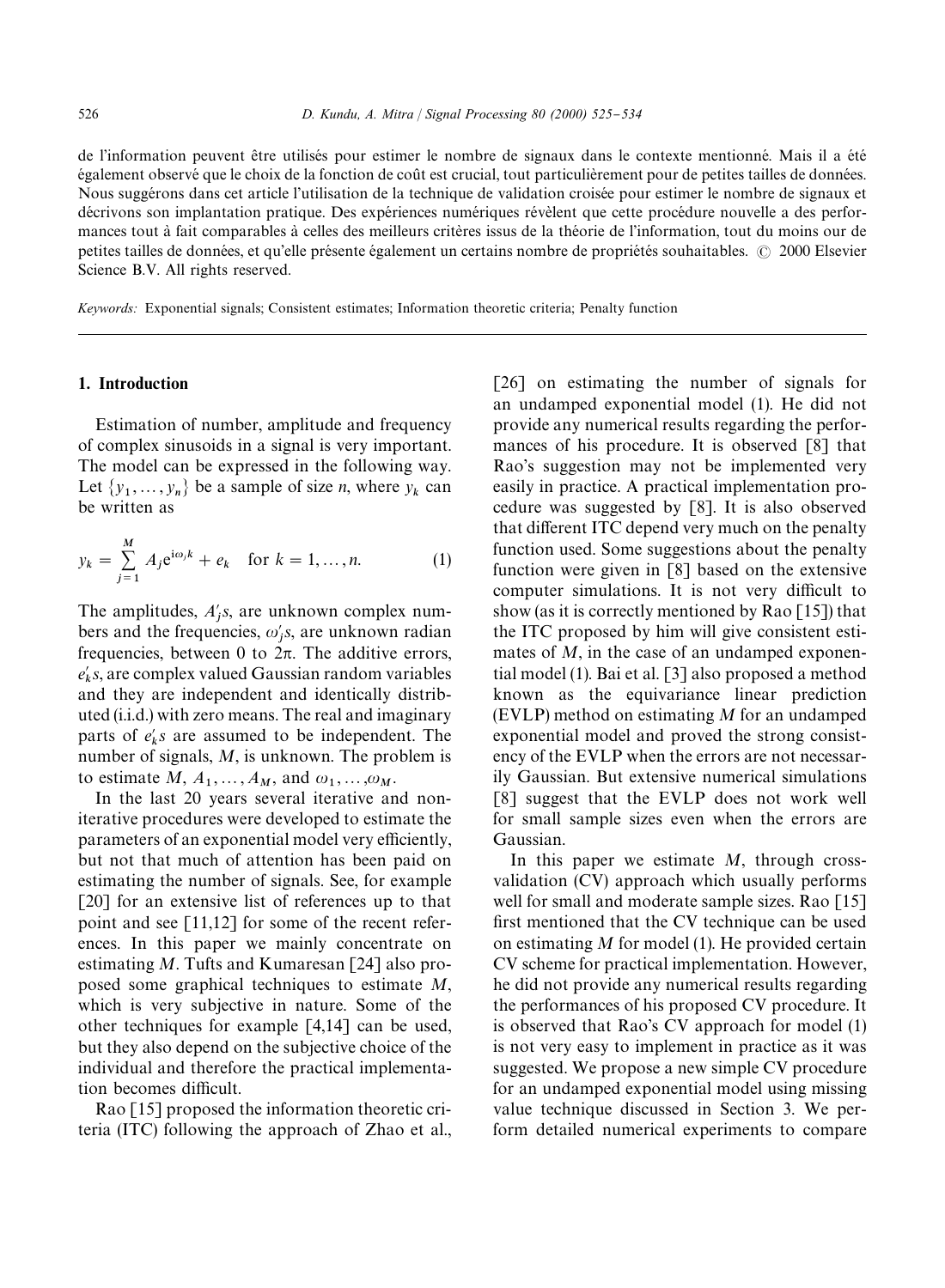different ITC and the proposed CV procedure using different models. It is observed that the performance of the CV approach is quite similar with that of the best performed ITC and in certain cases it works marginally better also.

The rest of the paper is organized as follows. In Section 2, we give a brief description of the different ITC and the estimation of the different parameters in presence of missing value is discussed in Section 3. CV approach and its implementation are discussed in Section 4. The results of the numerical experiments are presented in Section 5 and finally we draw conclusions from our work in Section 6.

#### 2. Different information theoretic criteria

Let  $\{y_1, \ldots, y_n\}$  be a sample of size *n* from the model (1). Let  $L$  be the parameter ranges over all possible number of signals, i.e.  $L \in \{1, ..., K\}$ , where  $K$  is some preassigned fixed number. We make the assumption that the number of signals can be at most equal to *K*. Then it follows that the joint density function of the observed data is given by

 $f(\mathbf{y}|\theta_L)$ 

$$
= \frac{1}{(\sqrt{2\pi})^n \sigma^n} \exp\bigg\{-\frac{1}{2\sigma^2} \sum_{k=1}^n |y_k - \mu_k(\theta_L)|^2\bigg\}, \quad (2)
$$

where

$$
\theta_L = (A_1, \dots, A_L, \omega_1, \dots, \omega_L) \tag{3}
$$

and

$$
\mu_k(\theta_L) = \sum_{j=1}^L A_j e^{i\omega_j k}.
$$
\n(4)

The problem can now be formulated as follows: Given the family of models

$$
\{f(\mathbf{y}|\theta_L); L = 1, \dots, K\}
$$
 (5)

select the true one. Posed in this way the problem becomes a model selection problem and perfectly suited for using the different ITC such as Akaike information criterion (AIC) of Akaike [1,2] or minimum description length (MDL) criterion (best information criterion (BIC)) of Schwartz [19] or Risannen  $[17]$  or the efficient detection criterion

(EDC) of Zhao et al. [26]. The AIC, MDL or the EDC criteria are known as the penalized likelihood method in the statistical model selection literature. Here a penalty function is subtracted from the log-likelihood function before it is maximized. This serves to penalize or discourage the addition of more and more parameters.

The AIC suggests to choose  $\hat{M}$ , an estimator of *M*, which minimizes the following expression:

$$
AIC(L) = -\log f(\mathbf{y} | \hat{\theta}_L) + d(\hat{\theta}_L)
$$
 (6)

for  $L = 1, ..., K$ , where  $\hat{\theta}_L$  is the maximum likelihood estimator (MLE) of  $\theta_L$  and  $d(\hat{\theta}_L) = 3L + 1$ , the total number of independent parameters when the model order is  $L$ . Akaike's basic idea was to choose the model that minimizes the mean of the Kullback–Liebler distance between the true density  $f(\mathbf{y}|\theta_L)$  and the estimated density  $f(\mathbf{y}|\theta_L)$ . Since the distance is unknown, he proposed to estimate it by the log-likelihood value at the point of the MLE. The second term in (6) was added to make the log-likelihood function at the MLE an unbiased estimator of the Kullback–Leibler distance.

MDL criterion was introduced by Risannen [17]. The basic idea is that the best model is the one that provides the shortest description of the data. It is observed [18] that for large samples this estimator leads to the selection of the model that minimizes

$$
MDL(L) = -\log f(\mathbf{y}|\hat{\theta}_L) + \frac{1}{2}d(\hat{\theta}_L)\log n \tag{7}
$$

for  $L = 1, ..., K$ , where  $f(\mathbf{y}|\hat{\theta}_L)$  and  $d(\hat{\theta}_L) = 3L + 1$ are same as defined before.

Schwartz [19] suggested a model selection criterion based on the Bayesian arguments. Assuming a priori probabilities for every competing models, he proposed selecting the model that maximizes the posterior probability. It was shown that for a model belonging to an exponential family, the maximization of the posterior probability leads to the minimization of the criterion given by (7) asymptotically.

The efficient detection criterion (EDC) of Zhao et al. [26] consists of choosing an estimator  $\hat{M}$  of *M*, which minimizes

$$
EDC(L) = -\log f(\mathbf{y}|\hat{\theta}_L) + C_n d(\hat{\theta}_L)
$$
\n(8)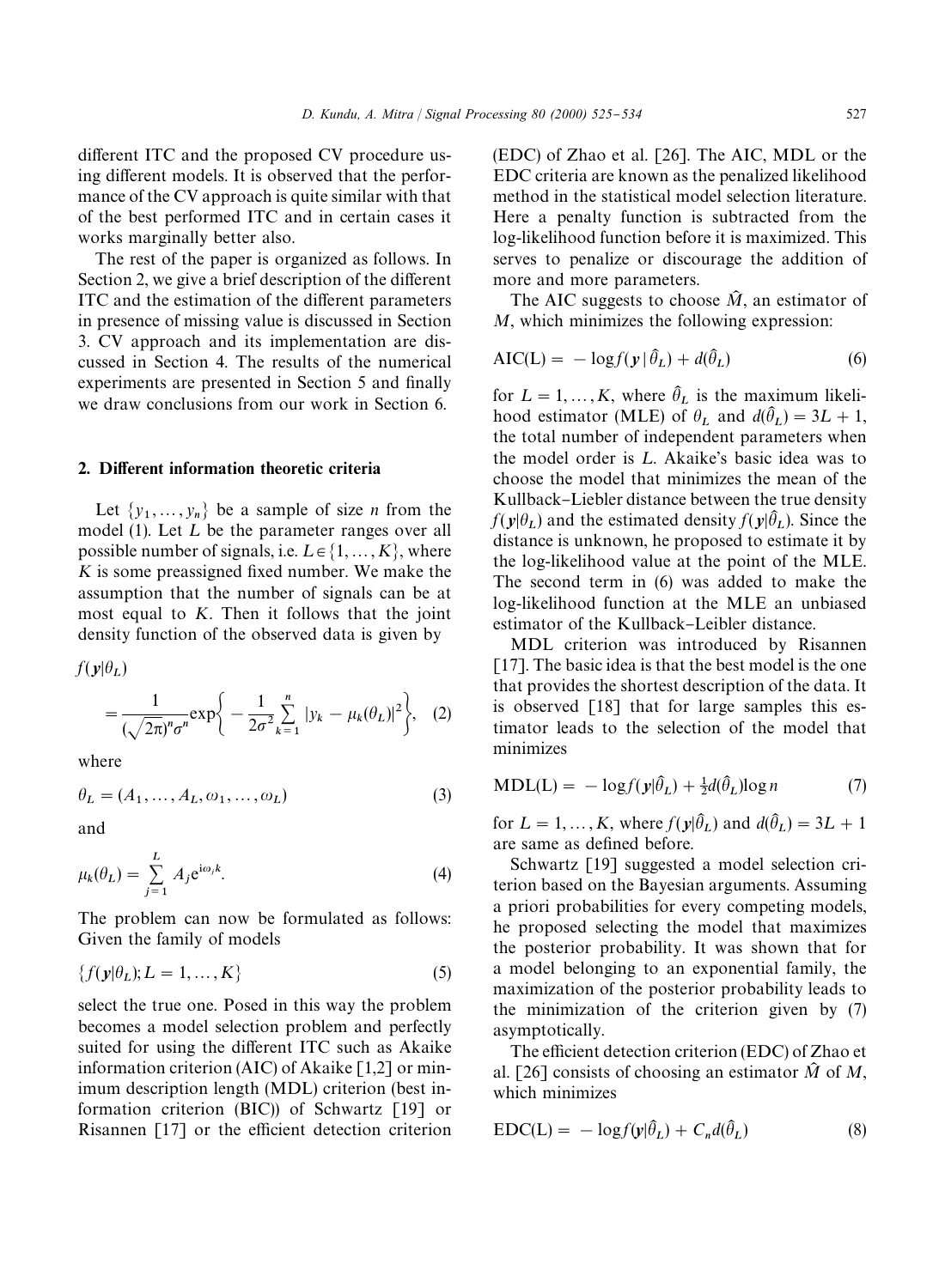for  $L = 1, ..., K$ , where  $C_n$ 's are such that

$$
\lim_{n \to \infty} \frac{C_n}{n} = 0, \quad \lim_{n \to \infty} \frac{C_n}{\log \log n} = \infty \tag{9}
$$

and  $d(\hat{\theta}_L) = 3L + 1$  (see [15]). Observe that MDL criterion is a special case of EDC. For MDL,  $C_n$  takes the value  $\frac{1}{2} \log n$  in (8). It has been mentioned in  $\lceil 15 \rceil$  (the proof is not very difficult) that for an undamped exponential model the estimators obtained from EDC or MDL are strongly consistent estimators of *M*, where as AIC estimator is not consistent. Although any  $C_n$  satisfying (9) gives strongly consistent estimator of *M*, but unfortunately it is observed that the small sample performances of the estimators depend very much on the choice of  $C_n$  (see [8]). Kundu [8] used a wide variety of penalty functions, namely,  $C_n = N^{0.1}$ ,  $C_n = N^{0.2}, \ \ \bar{C}_n = N^{0.3}, \ \ \bar{C}_n = N^{0.4}, \ \ \bar{C}_n = \log n, \ \ \bar{C}_n = N^{0.4}$  $(\log n)^{0.2}, C_n = (\log n)^{0.4}, C_n = (\log n)^{0.6}, C_n =$  $(C_n = (n \log n)^{0.1}, \quad C_n = (n \log n)^{0.1}, \quad C_n = (n \log n)^{0.3},$  $C_n = (n \log n)^{0.5}, C_n = (n \log n)^{0.7}, C_n = (n \log n)^{0.9}.$ All of them satisfy (9) and they diverge to infinity at different rates. Extensive numerical simulations indicate that  $C_n = \log n$  can be used as a good choice of  $C_n$  for an undamped exponential model, although no theoretical justification can be given in favor of this. Experimentally, it is observed that the penalty function 1 log *n* is relatively milder compared to log *n* and therefore it over estimates *M*. On the other hand, the penalty function log *n* looks appropriate at least for Gaussian error.

### 3. Estimation of the unknown parameters in presence of missing value for fixed M

In this section we discuss about the estimation of the unknown parameters if one observation is missing and when the model order is known a priori. Since all the existing eigen decomposition methods use the fact that the data are equispaced, therefore it is not immediate how they can be used if one observation is missing. It is well known that the modified forward}backward linear prediction (MFBLP) method of Tufts and Kumaresan [24] works very well with short data length and moderate signal-tonoise ratio. Its practical implementation is also quite

simple. In this section we observe that the MFBLP can be further modified and can be used even if one observation is missing and when the model order is known.

Note that for known *M*, there exists a vector  $g = (g_1, \ldots, g_J)$  such that in the noiseless data, the forward-backward prediction equations are as follows [24]:

$$
\begin{bmatrix}\ny_j & \cdots & y_1 \\
\vdots & \vdots & \vdots \\
y_{n-1} & \cdots & y_{n-J} \\
\bar{y}_2 & \cdots & \bar{y}_{J+1} \\
\vdots & \vdots & \vdots \\
\bar{y}_{n-J+1} & \cdots & \bar{y}_n\n\end{bmatrix}\n\begin{bmatrix}\ng_1 \\
\vdots \\
g_J\n\end{bmatrix} = -\n\begin{bmatrix}\ny_{J+1} \\
\vdots \\
y_n \\
\bar{y}_1 \\
\vdots \\
\bar{y}_{n-J}\n\end{bmatrix},\n\quad (10)
$$

here  $M < J < n - M$  and ' $\rightarrow$ ' denotes the complex conjugate of a complex number. Now if the *m*th observation is missing, we can delete the corresponding rows from the left as well as from the right wherever  $y_m$  is appearing. For example if  $J + 1 < m \le n - J - 1$ , then (10) can be written as

$$
\begin{bmatrix}\ny_J & \cdots & y_1 \\
\vdots & \vdots & \vdots \\
y_{m-2} & \cdots & y_{m-J} \\
y_{m+J} & \cdots & y_{m+1} \\
\cdots & \cdots & \cdots \\
y_{n-1} & \cdots & y_{n-J} \\
\overline{y}_2 & \cdots & \overline{y}_{J+1} \\
\vdots & \vdots & \vdots \\
\overline{y}_{m-J} & \cdots & \overline{y}_{m+1} \\
\vdots & \vdots & \vdots \\
\overline{y}_{m-J} & \cdots & \overline{y}_{m+J+1} \\
\vdots & \vdots & \vdots \\
\overline{y}_{n-J+1} & \cdots & \overline{y}_n\n\end{bmatrix}\n\begin{bmatrix}\ny_{J+1} \\
\vdots \\
y_{J+1} \\
\vdots \\
y_{J+1} \\
\overline{y}_{m+1} \\
\vdots \\
\overline{y}_{m-J-1} \\
\vdots \\
\overline{y}_{n-J}\n\end{bmatrix}.
$$

(11)

For  $m \leq J + 1$  or  $m > n - J - 1$  it can be defined similarly. The system of equations can be written as

$$
A_m g = -h_m, \tag{12}
$$

where the matrix  $A_m$  and the vector  $h_m$  depend on the value of the missing observation. Now the minimum norm solution of  $q$  is given by

$$
g = - (A_m^{\mathrm{H}} A_m)^{-} A_m^{\mathrm{H}} h_m, \tag{13}
$$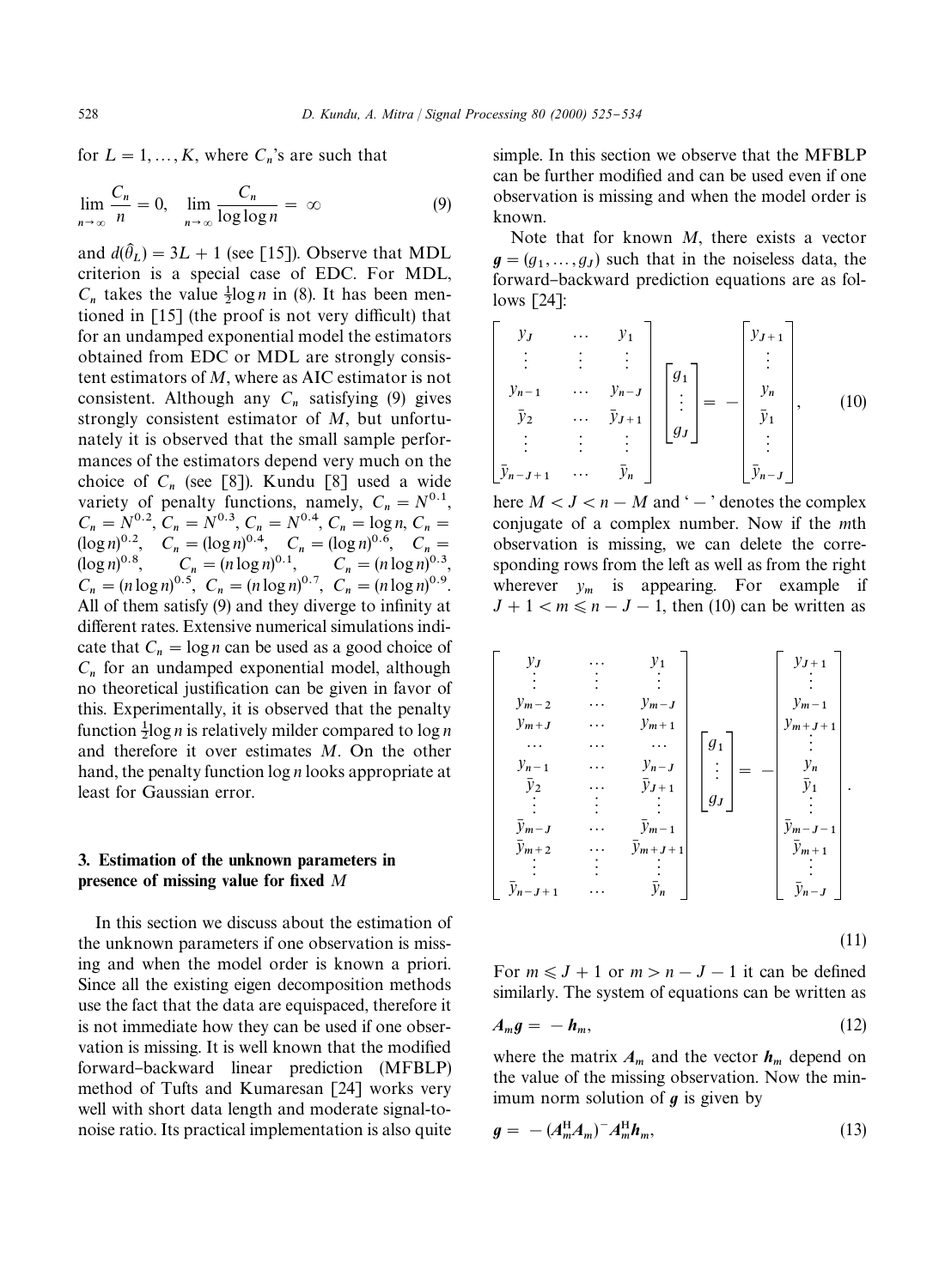here 'H' and ' $-$ ' denote the complex conjugate transpose of a matrix and pseudo-inverse of a matrix, respectively, as given in  $[16]$ . Now if we use the usual linear prediction notations,  $\mathbf{R} = A_{m}^{H} A_{m}$  and  $r = -A_m^H h$ , then it can be easily shown similarly as Tufts and Kumaresan [24], that in the noiseless data

$$
g = -\sum_{i=1}^{M} \frac{u_i^{\mathrm{H}} r}{\gamma_i} u_i, \qquad (14)
$$

where  $\gamma_1 \geqslant \cdots \geqslant \gamma_M > \gamma_{M+1} = \cdots = \gamma_J = 0$  are the eigen values of *R* and  $u_i$ ,  $i = 1,..., J$  are the corresponding orthonormal eigen vectors of *R*. Form the prediction error polynomial equations with the vector  $q$  as follows:

$$
H(z) = 1 + g_1 z + \dots + g_J z^J = 0.
$$
 (15)

Eq. (15) has *J* roots. It can be shown in the same way as Kumaresan [7] that in case of noiseless data, out of *J* roots of (15), *M* of them will be at  $e^{i\omega_j}$  for  $j = 1, \ldots, M$  and  $J - M$  other roots will have magnitudes strictly less than one and will be distributed uniformly over the unit circle.

In case of noisy data, first estimate  $g$  from (14), form the polynomial equation (15) and obtain the *J* roots of the prediction polynomial equation. Once we obtain the *J* roots, the estimates of  $\omega_j$ 's can be obtained from those *M* roots whose magnitudes are closest to one. Note that once we estimate the nonlinear  $\omega_j$ 's the linear  $A_j$ 's can be estimated very easily by the linear regression technique as given below. Model (1) can be written as

$$
\begin{bmatrix} y_1 \\ \vdots \\ y_n \end{bmatrix} = \begin{bmatrix} e^{i\omega_1} & \cdots & e^{i\omega_M} \\ \vdots & \vdots & \vdots \\ e^{i\omega_0} & \cdots & e^{i\omega_M} \end{bmatrix} \begin{bmatrix} A_1 \\ \vdots \\ A_M \end{bmatrix} + \begin{bmatrix} e_1 \\ \vdots \\ e_M \end{bmatrix}.
$$
 (16)

Let us write (16) as

$$
Y=\Omega A+E.
$$

If the matrix  $\Omega$  is completely known then the leastsquares estimators,  $\hat{A}$ , of *A* can be written as (see [9])

 $\hat{A} = (\Omega^{\rm H} \Omega)^{-1} \Omega^{\rm H} Y$ .

#### 4. Cross-validation approach

In this section we observe how we can use the missing value technique discussed in Section 2 for model order selection of model (1). A practical and satisfactory method in model selection for small samples is the cross-validation approach, originally proposed by Lachenbruch [13] and Stone [21-23]. Dawid [6] suggested that in certain circumstances CV might lead to inconsistency but considerable interest has been shown recently in the use of cross validatory procedure because of its satisfactory performances in small samples. In the exponential signal model  $(1)$ , Rao [15] proposed the following CV technique:

(1) For any fixed  $L$ , leave out one of the observation, say  $y_m$ , and replace it by  $Y_m(L)$ . Then for any choice of L and  $Y_m(L)$ , compute

$$
R(Y_m(L), L) = \min_{A, \omega} \left\{ \sum_{k=1, k \neq m}^{n} \left| y_k - \sum_{j=1}^{L} A_j e^{i\omega_j k} \right|^2 + \left| Y_m(L) - \sum_{j=1}^{L} A_j e^{i\omega_j m} \right|^2 \right\},
$$
 (17)

where  $A = (A_1, \dots, A_L)$  and  $\omega = (\omega_1, \dots, \omega_L)$ .

(2) For any given  $L$ , using a 'suitable computer program', find  $\hat{Y}_m(L)$  such that

$$
R(\hat{Y}_m(L), L) = \min_{Y_m(L)} R(Y_m(L), L),
$$
\n(18)

which provides  $\hat{Y}_m(L)$  is an estimate of  $y_m$  for a given L. Then comparing  $\hat{Y}_m(L)$  with the observed  $y_m$ , the cross-validatory error is obtained as

$$
R_*(L) = \sum_{m=1}^n |y_m - \hat{Y}_m(L)|^2 \quad \text{for } L = 1, ..., K. \tag{19}
$$

Finally  $\hat{M}$  is chosen such that it minimizes  $R_*(L)$ .

First, we would like to make some comments regarding the practical implementation and the numerical difficulties encountered about the abovementioned CV algorithm. Observe that for a fixed  $Y_m(L)$ , (17) is a non-linear problem and it is not possible to obtain an explicit expression of  $R(Y_m(L), L)$ . Furthermore, the least-squares minimization problem of (17) is well known for its numerical instability (see, for example, [9,10,5,25]). The least-squares estimators often depend on the initial values and some times the iterative procedure may not even converge. Therefore, the minimization of  $R(Y_m(L), L)$  with respect to  $Y_m(L)$  may not be as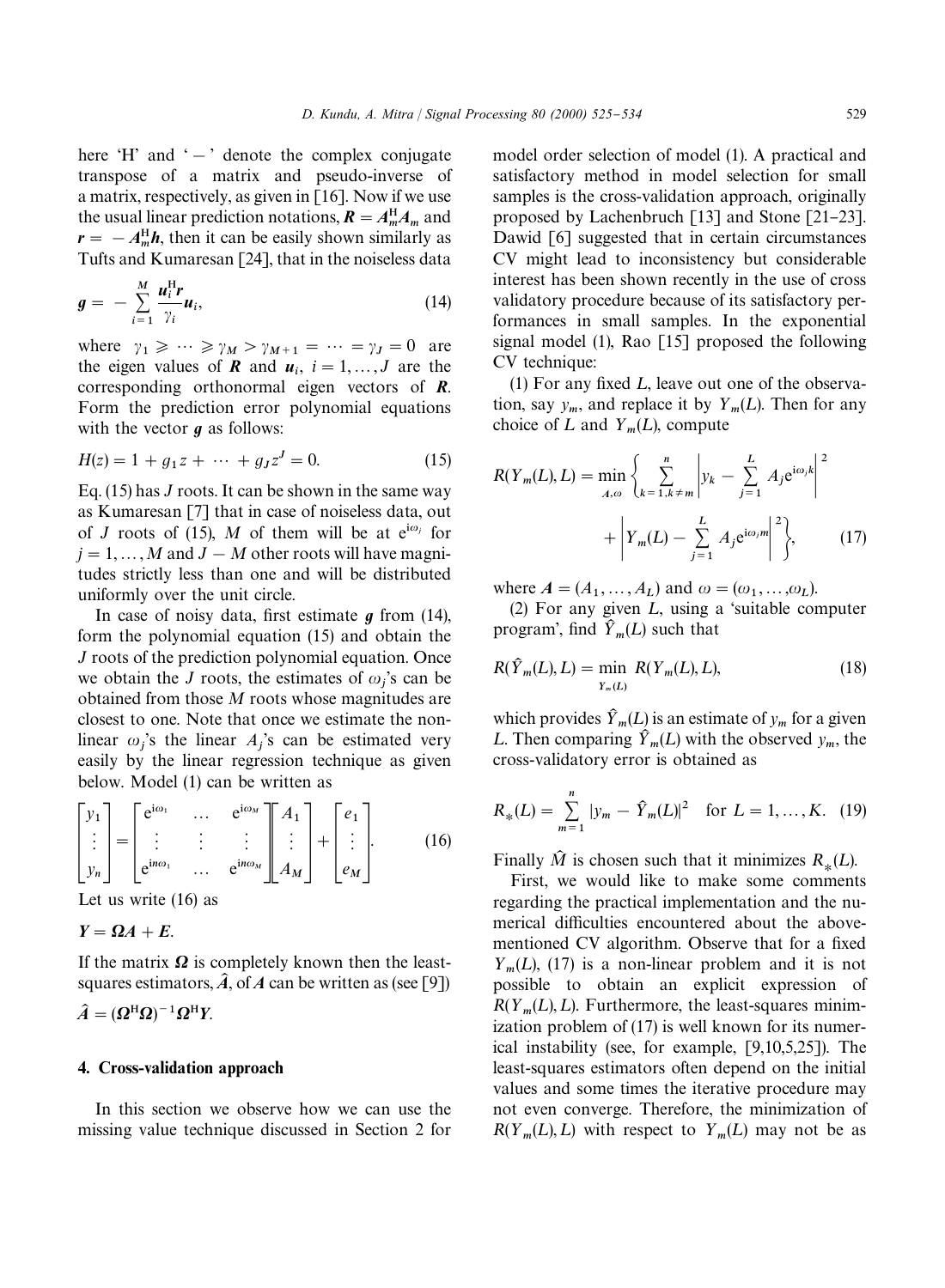simple as it was suggested. We suggest the following CV procedure which is as follows:

- (1) For fixed  $L$ , leave out one of the observation, say *y* m.
- (2) Estimate *A* and  $\omega$  from  $y_1, \ldots, y_{m-1}, y_{m+1}$ ,  $..., y_n$ , using the missing value technique discussed in the previous section.
- (3) Estimate  $y_m$ , say  $\hat{y}_m(L)$ , by

$$
\hat{y}_m(L) = \sum_{j=1}^L \hat{A}_j e^{i\hat{\omega}_j m},
$$
\n(20)

where  $\hat{A}_j$  and  $\hat{\omega}_j$  are the estimates obtained

from Step 2.

(4) Obtain the cross validatory error as Rao [15] suggested by

$$
R^*(L) = \sum_{m=1}^n |y_m - \hat{y}_m(L)|^2 \quad \text{for } L = 1, ..., K.
$$
\n(21)

(5) Finally  $\hat{M}$  is chosen such that it minimizes  $R^*(L)$ .

Observe that our method is quite easy to implement in practice. Since the method discussed in Section 3, is non-iterative in nature, therefore the estimators of  $A$  and  $\omega$  can be obtained quite easily in Step 2. Note that Rao's  $\hat{Y}_M(L)$  is the best leastsquares predictor of  $y_m$  for a given  $L$ . He did not require to estimate separately  $A_j$ 's and  $\omega_j$ 's on estimating  $y_m$ . Since obtaining Rao's  $\hat{Y}_m(L)$  is numerically difficult, we are approximating it by  $\hat{y}_m(L)$ , which is much easier to obtain. Intuitively, it seems

$$
E(R^*(L)) \ge E(R_*(L))
$$
 for  $L = 1, ..., K$ . (22)

Since  $(22)$  it is true for all L, on estimating M it should not make much difference.

#### 5. Numerical experiments and discussions

In this section we present some results of the numerical experiments. All the computations are performed in HP-9000 using the IMSL random number generator. We consider the following three models:

Model 1: 
$$
y_k = \exp(\pi/4) \exp(i2\pi(0.50)k)
$$
  
+  $\exp(\pi/4) \exp(i2\pi(0.52)k) + e_k$ ,

Model 2: 
$$
y_k = \exp(\pi/4) \exp(i2\pi(0.50)k)
$$
  
+  $\exp(\pi/4) \exp(i2\pi(0.60)k) + e_k$ ,  
Model 3:  $y_k = \exp(\pi/4) \exp(i2\pi(0.50)k)$   
+  $\exp(\pi/4) \exp(i2\pi(0.60)k)$   
+  $\exp(\pi/2) \exp(i2\pi(0.20)k)$   
+  $\exp(\pi/2) \exp(i2\pi(0.25)k) + e_k$ .

Note that for Models 1 and 2, the amplitudes are taken to be equal. The difference of the radian frequencies is more in Model 2 than in Model 1. It is well known that if the difference is more then the estimators are more accurate. Between, Models 2 and 3, two components are exactly same in both the models. Since Model 3 has more parameters compared to Model 2, it is expected that the estimators will be less accurate for Model 3 than Model 2. No such comparisons can be made between Models 1 and 3. The real and the imaginary parts of  $e_k$ 's are normally distributed with zero mean and finite variance  $\sigma^2/2$  and they are independent also. The sample sizes are taken as  $n = 25$ , 40 and 55 and  $SNR = 5$ , 10 and 15 dB. It is assumed that the maximum number of signals is 6, i.e.  $K = 6$ . For each data set we estimate *M* by AIC, MDL and by EDC. For EDC we take  $C_n = \log n$ , as suggested in [8]. We estimate *M* also by the proposed CV method. We use different order (within admissible range)  $J$  of the prediction equations in (10) to estimate the model parameters in presence of missing value and in turn estimating *M*. If the prediction order is  $J \geq 6$ ) then the corresponding CV method is denoted by  $CV(J)$ . We take different values of  $J$  for different sample sizes. For each sample size and for each SNR and for each model, we replicate the process 500 times. The results are presented in Tables 1–3. We present the percentage of correct estimates (PCE), percentage of over estimates (POE) and the percentage of under estimates (PUE). The entry in each table represents the PUE, the PCE and the POE for different methods over 500 replications.

Comparing the tables it is observed that for fixed *n* as SNR increases the performances of almost all the methods improve and for fixed SNR as  $n$  increases the performances also improve except for AIC. It is observed that since the difference between the two frequencies in Model 2 is more than in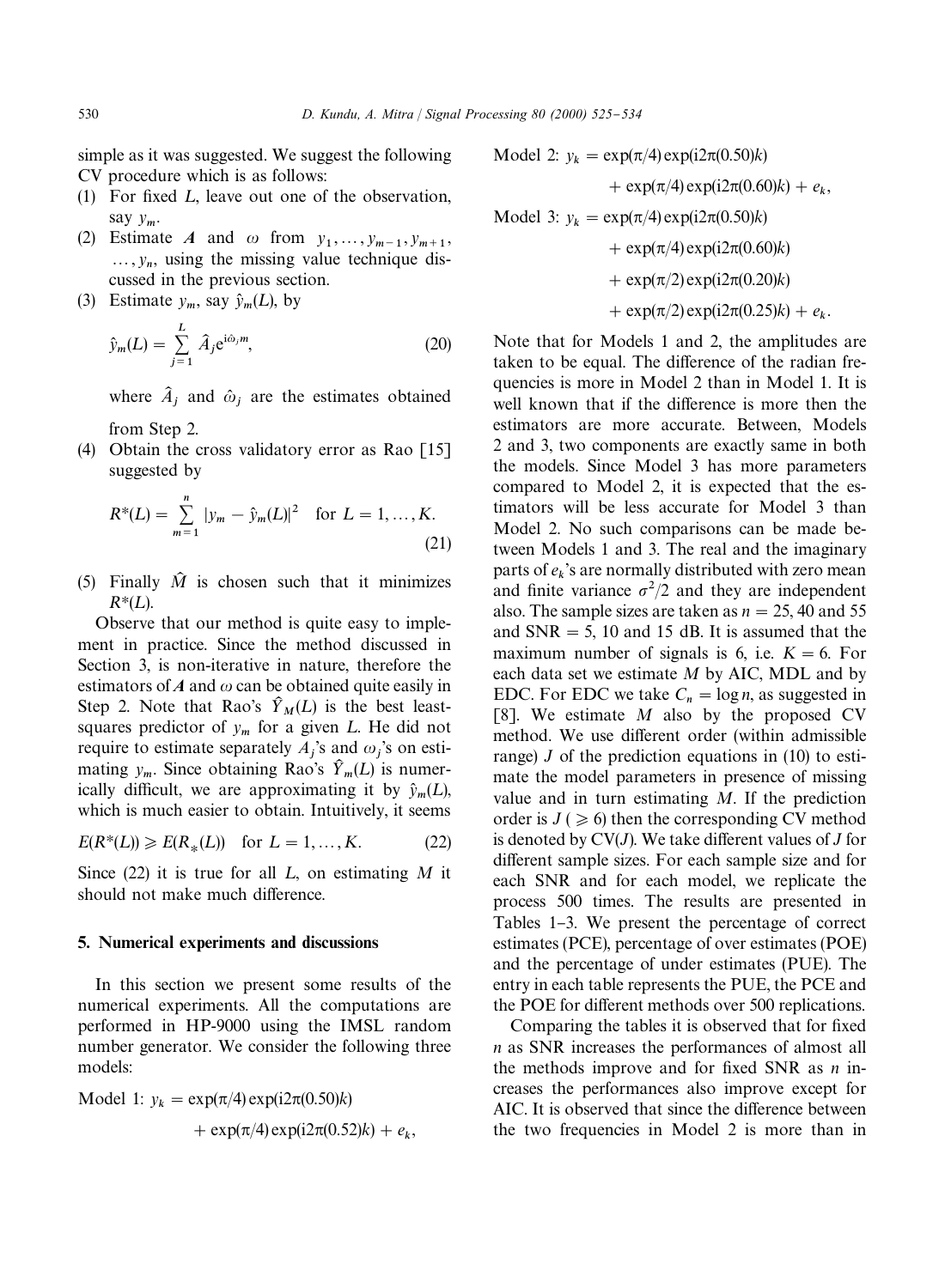# Table 1

Model 1

| Methods        | $SNR = 15$       |            |                         | $SNR = 10$       |            |                | $SNR = 5$        |             |        |
|----------------|------------------|------------|-------------------------|------------------|------------|----------------|------------------|-------------|--------|
|                | <b>PUE</b>       | <b>PCE</b> | POE                     | <b>PUE</b>       | <b>PCE</b> | POE            | <b>PUE</b>       | ${\bf PCE}$ | POE    |
| Sample size 25 |                  |            |                         |                  |            |                |                  |             |        |
| CV(6)          | $\boldsymbol{0}$ | 75         | 25                      | $\mathbf{0}$     | 51         | 49             | $\boldsymbol{0}$ | 16          | 84     |
| CV(8)          | $\mathbf{0}$     | 96         | 4                       | $\mathbf{0}$     | 90         | 10             | 3                | 85          | 12     |
| CV(10)         | $\boldsymbol{0}$ | 94         | 6                       | 13               | 78         | 9              | $\mathbf{0}$     | 53          | 47     |
| <b>AIC</b>     | $\mathbf{0}$     | 55         | 45                      | $\mathbf{0}$     | 56         | 44             | $\mathbf{0}$     | 56          | 44     |
| <b>MDL</b>     | $\boldsymbol{0}$ | 87         | 13                      | $\mathbf{0}$     | 87         | 13             | $\mathbf{0}$     | 80          | 20     |
| ${\rm EDC}$    | $\boldsymbol{0}$ | 94         | 6                       | $\boldsymbol{0}$ | 90         | 10             | $\boldsymbol{0}$ | 80          | $20\,$ |
| Sample size 40 |                  |            |                         |                  |            |                |                  |             |        |
| CV(6)          | $\boldsymbol{0}$ | 77         | 23                      | $\mathbf{0}$     | 71         | 29             | $\boldsymbol{0}$ | 56          | 44     |
| CV(8)          | $\mathbf{0}$     | 93         | 7                       | $\mathbf{0}$     | 90         | 10             | $\mathbf{0}$     | 88          | 12     |
| CV(10)         | $\boldsymbol{0}$ | 94         | 6                       | $\mathbf{0}$     | 94         | 6              | $\mathbf{0}$     | 92          | 8      |
| CV(13)         | $\boldsymbol{0}$ | 97         | 3                       | $\mathbf{0}$     | 95         | 5              | $\boldsymbol{0}$ | 94          | 6      |
| CV(15)         | $\mathbf{0}$     | 95         | 5                       | $\mathbf{0}$     | 93         | 7              | $\mathbf{0}$     | 91          | 9      |
| $\rm AIC$      | $\boldsymbol{0}$ | 48         | 52                      | $\mathbf{0}$     | 46         | 54             | $\mathbf{0}$     | 43          | 57     |
| MDL            | $\boldsymbol{0}$ | 91         | 9                       | $\boldsymbol{0}$ | 88         | 12             | $\boldsymbol{0}$ | 89          | 11     |
| <b>EDC</b>     | $\boldsymbol{0}$ | 97         | $\mathfrak{Z}$          | $\mathbf{0}$     | 93         | $\overline{7}$ | $\boldsymbol{0}$ | 94          | 6      |
| Sample size 55 |                  |            |                         |                  |            |                |                  |             |        |
| CV(6)          | $\boldsymbol{0}$ | 85         | 15                      | $\mathbf{0}$     | 85         | 15             | $\boldsymbol{0}$ | 83          | 17     |
| CV(8)          | $\boldsymbol{0}$ | 90         | 10                      | $\mathbf{0}$     | 90         | 10             | $\boldsymbol{0}$ | 88          | 12     |
| CV(12)         | $\boldsymbol{0}$ | 96         | 4                       | $\Omega$         | 96         | 4              | $\mathbf{0}$     | 95          | 5      |
| CV(18)         | $\boldsymbol{0}$ | 98         | $\overline{c}$          | $\mathbf{0}$     | 98         | 2              | $\mathbf{0}$     | 97          | 3      |
| CV(20)         | $\boldsymbol{0}$ | 97         | $\overline{\mathbf{3}}$ | $\mathbf{0}$     | 96         | $\overline{4}$ | $\mathbf{0}$     | 96          | 4      |
| $\rm AIC$      | $\boldsymbol{0}$ | 42         | 58                      | $\Omega$         | 40         | 60             | $\mathbf{0}$     | 38          | 62     |
| <b>MDL</b>     | $\boldsymbol{0}$ | 87         | 13                      | $\mathbf{0}$     | 85         | 15             | $\boldsymbol{0}$ | 85          | 15     |
| <b>EDC</b>     | $\boldsymbol{0}$ | 97         | 3                       | $\mathbf{0}$     | 97         | 3              | $\mathbf{0}$     | 93          | $\tau$ |

Model 1, estimators of the number of signals are more accurate in Model 2 than in Model 1. Between Models 2 and 3, since the number of parameters are more in Model 3, it is observed that the estimators become less accurate for Model 3. Among the different methods, the performance of AIC is quite poor. The percentage of correct estimation does not exceed 60% for AIC even at high SNR. As sample size increases the PCE decrease for AIC for fixed SNR. The inconsistency of the AIC is quite prominent in this situation. MDL works quite satisfactory at high SNR, although the percentage of correct estimation decreases between 80 to 85% if the SNR is low. The performance of EDC is quite satisfactory with  $C_n = \log n$ . The consistency of MDL or EDC can be verified from the experiment. The performance of the

CV method depends on the order of the prediction equations. As the prediction order *J* increases, the percentage of the correct estimate increases up to a certain point then it starts decreasing. It is observed in our experiment that if  $J \approx n/3$ , then the percentage of correct detection of CV(*J*) is maximum, although we cannot give any theoretical justi fication of this. It seems more work is needed in this direction. It is also observed that if  $J \approx n/3$ , then the CV(*J*) works much better than AIC or MDL and the performance of  $CV(J)$  is quite comparable with the best performed EDC and in certain cases CV(*J*) works marginally better than the best performed EDC.

It is well known that the usual cross-validation method does not give consistent estimates of the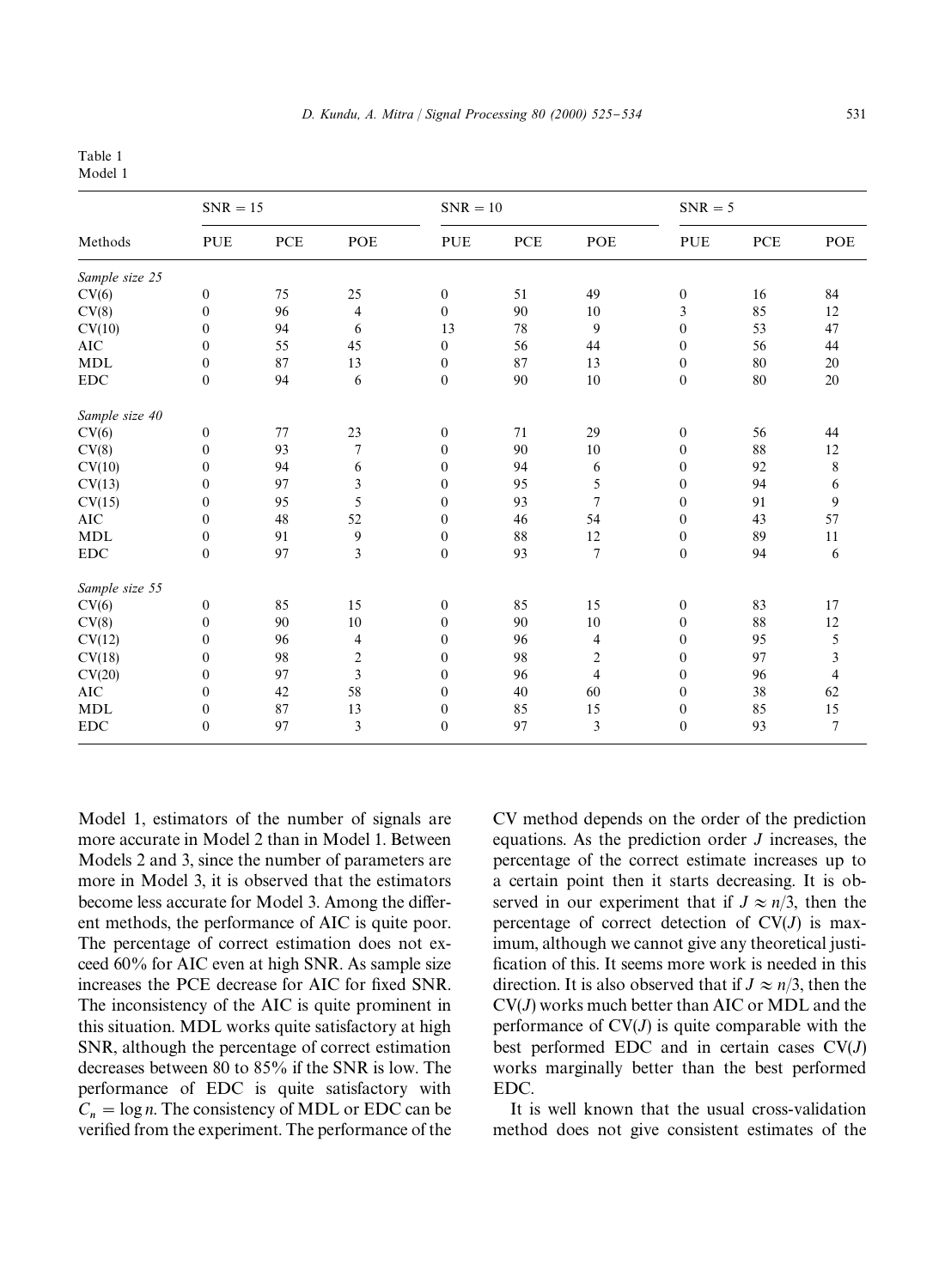Table 2 Model 2

| Methods        | $SNR = 15$       |            |                  | $SNR = 10$   |            |                | $SNR = 5$        |            |                  |
|----------------|------------------|------------|------------------|--------------|------------|----------------|------------------|------------|------------------|
|                | <b>PUE</b>       | <b>PCE</b> | POE              | <b>PUE</b>   | <b>PCE</b> | POE            | <b>PUE</b>       | <b>PCE</b> | POE              |
| Sample size 25 |                  |            |                  |              |            |                |                  |            |                  |
| CV(6)          | $\boldsymbol{0}$ | 57         | 43               | $\mathbf{0}$ | 55         | 45             | $\boldsymbol{0}$ | 52         | 48               |
| CV(8)          | $\boldsymbol{0}$ | 100        | $\boldsymbol{0}$ | $\mathbf{0}$ | 100        | $\mathbf{0}$   | $\mathbf{0}$     | 100        | $\boldsymbol{0}$ |
| CV(10)         | $\boldsymbol{0}$ | 97         | 3                | $\mathbf{0}$ | 95         | 5              | $\mathbf{0}$     | 93         | 7                |
| <b>AIC</b>     | $\boldsymbol{0}$ | 56         | 44               | $\mathbf{0}$ | 53         | 47             | $\mathbf{0}$     | 52         | 48               |
| <b>MDL</b>     | $\boldsymbol{0}$ | 90         | 10               | $\mathbf{0}$ | 88         | 12             | $\mathbf{0}$     | 86         | 14               |
| <b>EDC</b>     | $\boldsymbol{0}$ | 99         | $\mathbf{1}$     | $\mathbf{0}$ | 99         | $\mathbf{1}$   | $\boldsymbol{0}$ | 99         | $\mathbf{1}$     |
| Sample size 40 |                  |            |                  |              |            |                |                  |            |                  |
| CV(6)          | $\boldsymbol{0}$ | 70         | 30               | $\mathbf{0}$ | 69         | 31             | $\boldsymbol{0}$ | 65         | 35               |
| CV(8)          | $\boldsymbol{0}$ | 91         | 9                | $\mathbf{0}$ | 91         | 9              | $\mathbf{0}$     | 90         | 10               |
| CV(10)         | $\boldsymbol{0}$ | 93         | 7                | $\mathbf{0}$ | 92         | 8              | $\mathbf{0}$     | 93         | 7                |
| CV(13)         | $\boldsymbol{0}$ | 98         | $\overline{c}$   | $\mathbf{0}$ | 97         | 3              | $\mathbf{0}$     | 97         | 3                |
| CV(15)         | $\boldsymbol{0}$ | 95         | 5                | $\mathbf{0}$ | 95         | 5              | $\mathbf{0}$     | 94         | 6                |
| <b>AIC</b>     | $\boldsymbol{0}$ | 46         | 54               | $\mathbf{0}$ | 44         | 56             | $\Omega$         | 43         | 57               |
| <b>MDL</b>     | $\boldsymbol{0}$ | 87         | 13               | $\mathbf{0}$ | 87         | 13             | $\boldsymbol{0}$ | 86         | 14               |
| <b>EDC</b>     | $\boldsymbol{0}$ | 98         | $\overline{c}$   | $\mathbf{0}$ | 98         | $\mathfrak{2}$ | $\mathbf{0}$     | 97         | 3                |
| Sample size 55 |                  |            |                  |              |            |                |                  |            |                  |
| CV(6)          | $\boldsymbol{0}$ | 86         | 14               | $\mathbf{0}$ | 84         | 16             | $\mathbf{0}$     | 83         | 17               |
| CV(8)          | $\boldsymbol{0}$ | 94         | 6                | $\mathbf{0}$ | 91         | 9              | $\mathbf{0}$     | 89         | 11               |
| CV(12)         | $\boldsymbol{0}$ | 95         | 5                | $\mathbf{0}$ | 93         | 7              | $\mathbf{0}$     | 95         | 5                |
| CV(18)         | $\boldsymbol{0}$ | 100        | $\mathbf{0}$     | $\mathbf{0}$ | 100        | $\mathbf{0}$   | $\mathbf{0}$     | 100        | $\boldsymbol{0}$ |
| CV(20)         | $\boldsymbol{0}$ | 98         | $\overline{c}$   | $\mathbf{0}$ | 97         | 3              | $\mathbf{0}$     | 96         | 4                |
| <b>AIC</b>     | $\boldsymbol{0}$ | 37         | 63               | $\mathbf{0}$ | 37         | 63             | $\mathbf{0}$     | 35         | 65               |
| <b>MDL</b>     | $\boldsymbol{0}$ | 88         | 12               | $\mathbf{0}$ | 88         | 12             | $\boldsymbol{0}$ | 86         | 14               |
| <b>EDC</b>     | $\mathbf{0}$     | 100        | $\mathbf{0}$     | $\mathbf{0}$ | 99         | $\mathbf{0}$   | $\overline{0}$   | 99         | $\boldsymbol{0}$ |

model order estimation, but sometimes it might provide consistent estimates for the model order estimation. In this case it seems if we take  $J \approx n/3$ , it might provide consistent estimates of *M*.

Let us consider computational complexities of the different methods. From computational point of view AIC, MDL or EDC are much faster than the CV method if *K* is small. If the maximum model dimension *K* is large, then AIC, MDL or EDC become more complicated, because they need to solve non-linear equations in a 2*K* dimensions. The solutions may depend on the initial values and they may lead to a local minimum rather than a global minimum. On the other hand if the sample size is large then the CV computations become more time consuming, although implementation is quite

simple. The proposed CV computation does not require any initial values.

## 6. Conclusions

In this paper we consider the estimation of the number of signals of the undamped exponential models, which is a very important problem in Statistical Signal Processing. We propose a new CV approach based on the missing value technique. It is observed that the proposed CV method works quite well and it performs better than the usual AIC and MDL. The performance is quite comparable to the best performed EDC. Another point we would like to point out that although, we assume that the errors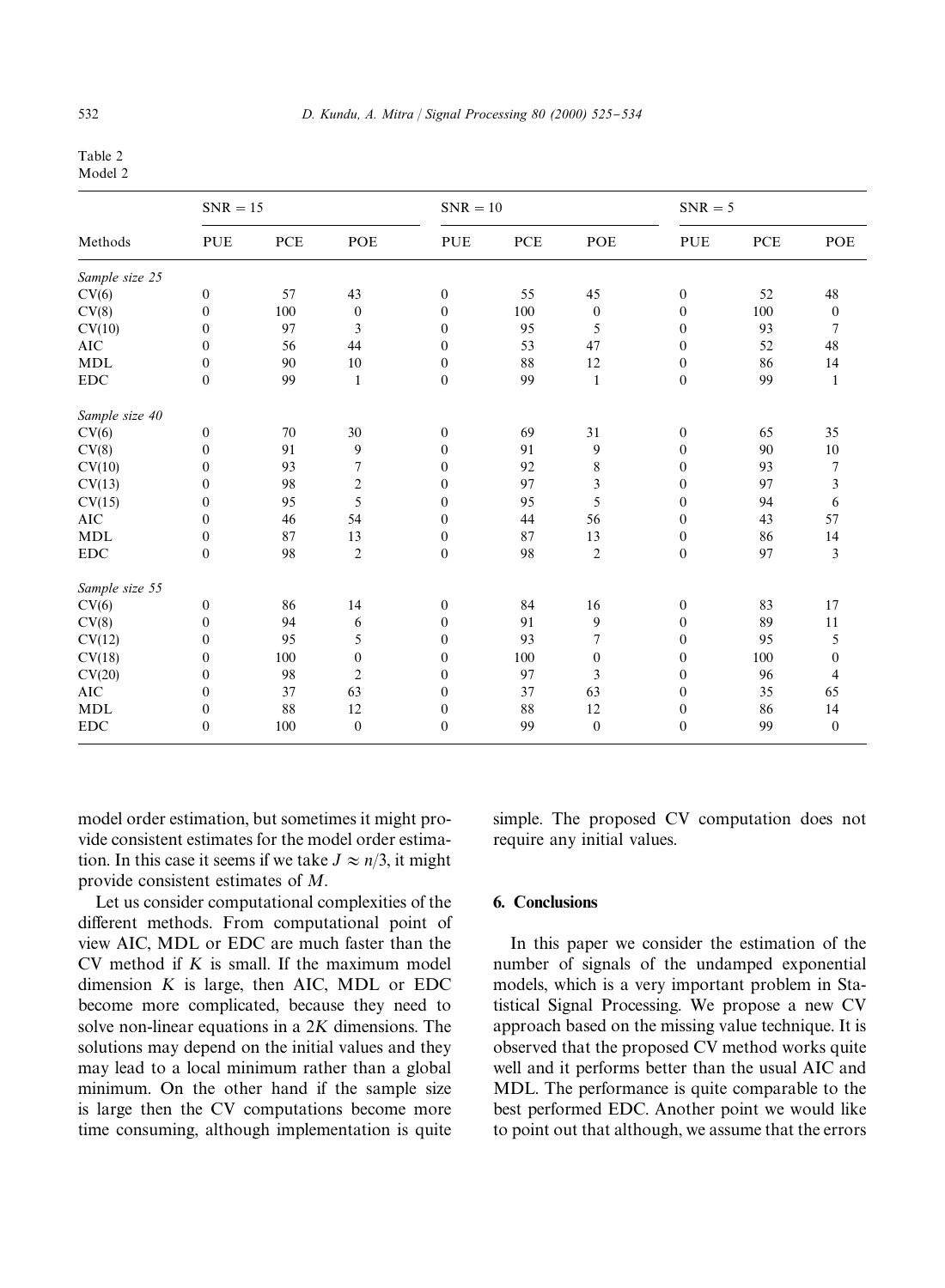#### Table 3 Model 3

| Methods        | $SNR = 15$       |             |                         | $SNR = 10$       |            |                | $SNR = 5$        |             |                         |
|----------------|------------------|-------------|-------------------------|------------------|------------|----------------|------------------|-------------|-------------------------|
|                | <b>PUE</b>       | ${\bf PCE}$ | POE                     | PUE              | <b>PCE</b> | POE            | PUE              | ${\bf PCE}$ | POE                     |
| Sample size 25 |                  |             |                         |                  |            |                |                  |             |                         |
| CV(6)          | $\boldsymbol{0}$ | 62          | 38                      | $\boldsymbol{0}$ | 52         | 48             | $\boldsymbol{0}$ | 22          | $78\,$                  |
| CV(8)          | $\overline{0}$   | 97          | 3                       | $\mathbf{0}$     | 93         | $\overline{7}$ | $\mathbf{0}$     | 88          | 12                      |
| CV(10)         | $\mathbf{0}$     | 92          | 8                       | $\mathbf{0}$     | 88         | 12             | $\mathbf{0}$     | 63          | 37                      |
| <b>AIC</b>     | $\boldsymbol{0}$ | 53          | 47                      | $\mathbf{0}$     | 54         | 46             | $\boldsymbol{0}$ | 54          | 46                      |
| <b>MDL</b>     | $\boldsymbol{0}$ | 87          | 13                      | $\mathbf{0}$     | 85         | 15             | $\mathbf{0}$     | 80          | 20                      |
| ${\rm EDC}$    | $\boldsymbol{0}$ | 93          | $\overline{7}$          | $\boldsymbol{0}$ | 89         | 11             | $\mathbf{0}$     | 82          | 18                      |
| Sample size 40 |                  |             |                         |                  |            |                |                  |             |                         |
| CV(6)          | $\boldsymbol{0}$ | 58          | 42                      | $\boldsymbol{0}$ | 63         | 37             | $\boldsymbol{0}$ | 60          | 40                      |
| CV(8)          | $\boldsymbol{0}$ | 88          | 12                      | $\mathbf{0}$     | 88         | 12             | $\boldsymbol{0}$ | 85          | 15                      |
| CV(10)         | $\mathbf{0}$     | 90          | 10                      | $\mathbf{0}$     | 92         | 8              | $\mathbf{0}$     | 89          | $11\,$                  |
| CV(13)         | $\boldsymbol{0}$ | 97          | 3                       | $\boldsymbol{0}$ | 96         | 4              | $\boldsymbol{0}$ | 95          | 5                       |
| CV(15)         | $\overline{0}$   | 94          | 6                       | $\mathbf{0}$     | 93         | $\overline{7}$ | $\mathbf{0}$     | 92          | $\,$ $\,$               |
| <b>AIC</b>     | $\overline{0}$   | 46          | 54                      | $\mathbf{0}$     | 41         | 59             | $\mathbf{0}$     | 41          | 59                      |
| <b>MDL</b>     | $\boldsymbol{0}$ | 83          | 17                      | $\boldsymbol{0}$ | 85         | 15             | $\boldsymbol{0}$ | 83          | 17                      |
| <b>EDC</b>     | $\boldsymbol{0}$ | 94          | 6                       | $\mathbf{0}$     | 95         | 5              | $\mathbf{0}$     | 91          | 9                       |
| Sample size 55 |                  |             |                         |                  |            |                |                  |             |                         |
| CV(6)          | $\boldsymbol{0}$ | 82          | 18                      | $\mathbf{0}$     | 82         | 18             | $\boldsymbol{0}$ | 82          | 18                      |
| CV(8)          | $\boldsymbol{0}$ | 90          | 10                      | $\mathbf{0}$     | 89         | 11             | $\boldsymbol{0}$ | 88          | 12                      |
| CV(12)         | $\boldsymbol{0}$ | 93          | $\tau$                  | $\mathbf{0}$     | 90         | 10             | $\mathbf{0}$     | 90          | 10                      |
| CV(18)         | $\boldsymbol{0}$ | 98          | $\overline{\mathbf{c}}$ | $\mathbf{0}$     | 98         | 2              | $\mathbf{0}$     | 97          | $\overline{\mathbf{3}}$ |
| CV(20)         | $\boldsymbol{0}$ | 96          | $\overline{4}$          | $\mathbf{0}$     | 95         | 5              | $\mathbf{0}$     | 95          | 5                       |
| <b>AIC</b>     | $\mathbf{0}$     | 41          | 59                      | $\mathbf{0}$     | 39         | 61             | $\mathbf{0}$     | 37          | 63                      |
| <b>MDL</b>     | $\boldsymbol{0}$ | 84          | 16                      | $\boldsymbol{0}$ | 84         | 16             | $\mathbf{0}$     | 83          | 17                      |
| <b>EDC</b>     | $\overline{0}$   | 96          | $\overline{4}$          | $\mathbf{0}$     | 95         | 5              | $\overline{0}$   | 92          | 8                       |

are complex Gaussian random variables, but it is not being used except implicitly at (21). Therefore, it seems the CV procedure should work even if the errors are not from a complex Gaussian random variable but from any light tail distributions. Where as for AIC, MDL or EDC the exact distributional assumptions of the error random variables are very important for their implementation. Comparing all the points it is suggested that the CV method can be used to estimate the number of signals for the model (1) in many situations.

#### Acknowledgements

Most of the work was done when the first author was visiting The Pennsylvania State University and The University of Texas at San Antonio. He would like to thank the respective departments for their helps. The authors would like to thank two referees for their helpful and very constructive suggestions.

#### **References**

- [1] H. Akaike, Information theory and an extension of the maximum likelihood principle, Proceeding of the Second International Symposium of Information Theory, 1973, pp. 267-281.
- [2] H. Akaike, A new look at statistical model identification, IEEE Trans. Automat. Control 19 (1974) 716-723.
- [3] Z.D. Bai, X.R. Chen, P.R. Krishnaiah, L.C. Zhao, Asymptotic properties of EVLP estimator for superimposed exponential signals in noise, Technical Report, Center for Multivariate Analysis, Pittsburgh, USA, 1987, pp. 87-19.